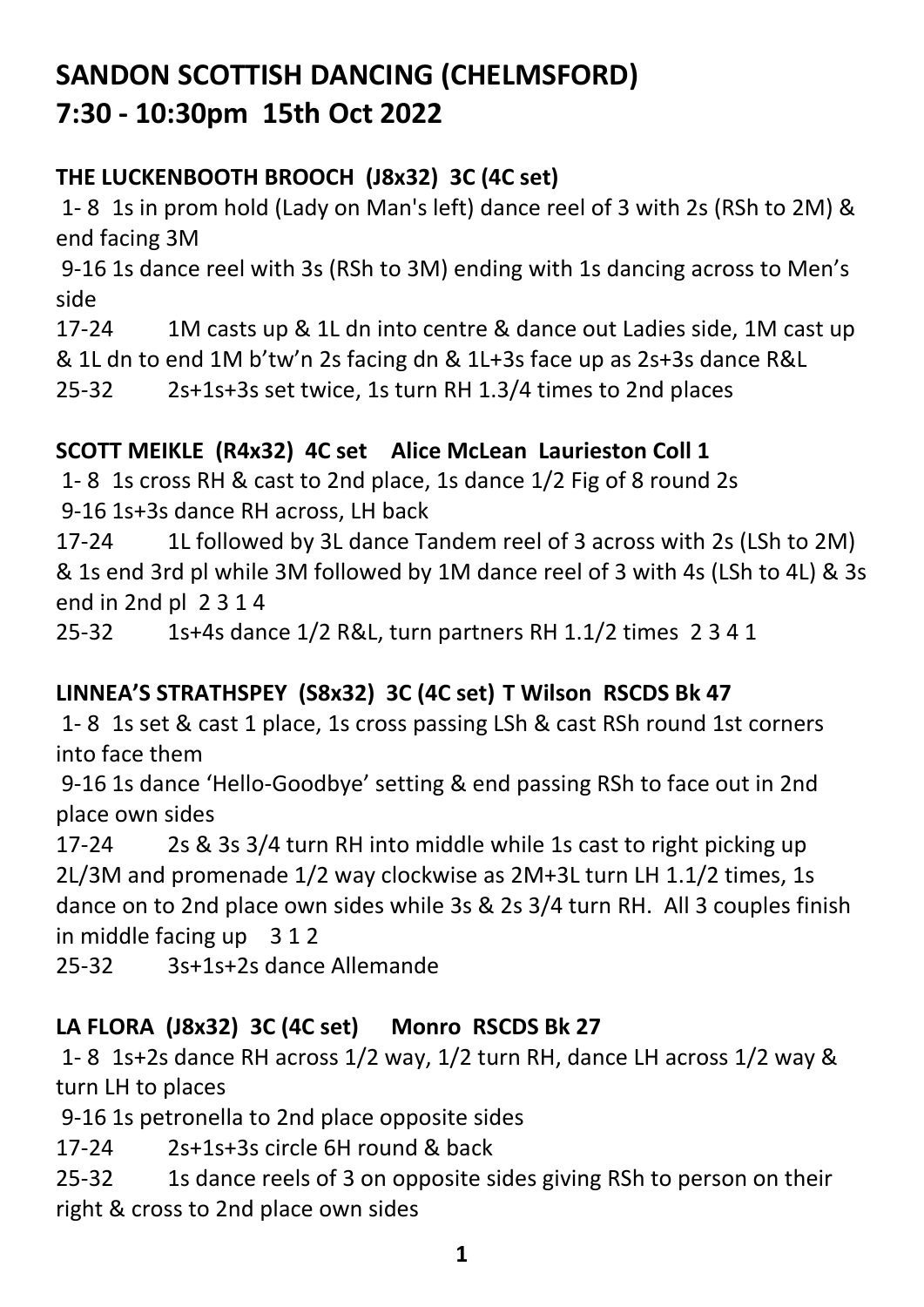#### **TRIP TO TIMBER RIDGE (R8X32) 3C (4C set) Linda Henderson Heart**

1- 8 1s turn RH, cast (2s step up) then 1L+2s and 1M+3s dance RH across. 1s end facing 1st corners

9-16 1s dance Corner pass and turn with 1st corners, pass RSh and repeat with 2nd corners. 1s pull back RSh to end BtoB in centre facing opposite sides

17-24 2s+1s+3s dance Double Triangles. Bars 23-24 1s petronella turn to 2nd place own sides

25-32 2s+1s+3s circle 6H round and back

#### **THE WATER OF LEITH (S4x32) 4 Couple SetJohn Wilkinson Edinburgh**

1- 8 1s+3s set. 1L dances down, casts up round 2M into middle facing down as 1M dances across, casts round 2L into middle facing up while 3s dance same round 4s. 1s+3s change places RH with partner into line of 4 in middle (M face down, L face up)

9-16 1s+3s dance reel of 4 in middle

17-20 1s+2s also 3s+4s dance RH across

21-24 1M followed by 1L casts round 2L to 2nd place own sides as 3M followed by 3L casts round 4L to 4th place (2s+4s step up 23-24)

25-32 1s+4s dance Espagnole

`25-26 1s+4s cross (Ladies lead across RH passing between Men) with Ladies changing places RH

`27-28 1s+4s cross back (Men lead across RH between Ladies) with Men changing places RH

`29-32 4s turn RH as 1s turn LH

#### **THE AVIATOR (J8x32) 3C (4C set) Carola Fischer-Tress RSCDS Book 52**

1- 8 1s lead down, on bar 4 1M crosses partner in front and 1L followed by 1M cast up behind 4M and 3M and across into 2nd place facing 3L (2s step up 3-4) 9-16 1s (1L leading) dance ½ alternating tandem reel with 1st corners; 1M continues reel with corners passing 3L LSh while 1L+3M turn LH to face 2L

17-24 1s (1M leading) dance  $\frac{1}{2}$  alternating tandem reel with 2nd corners; 1L continues reel with corners passing 2L LSh while 1M+3L turn LH. 1s end in 2nd place opposite sides, 1L facing out

25-32 1s dance up, round 2s by RSh (1L behind 2M, 1M in front 2L) and 1M followed by 1L cast 1 place, across set to end in 2nd place own side (6 bars). All 3 couples set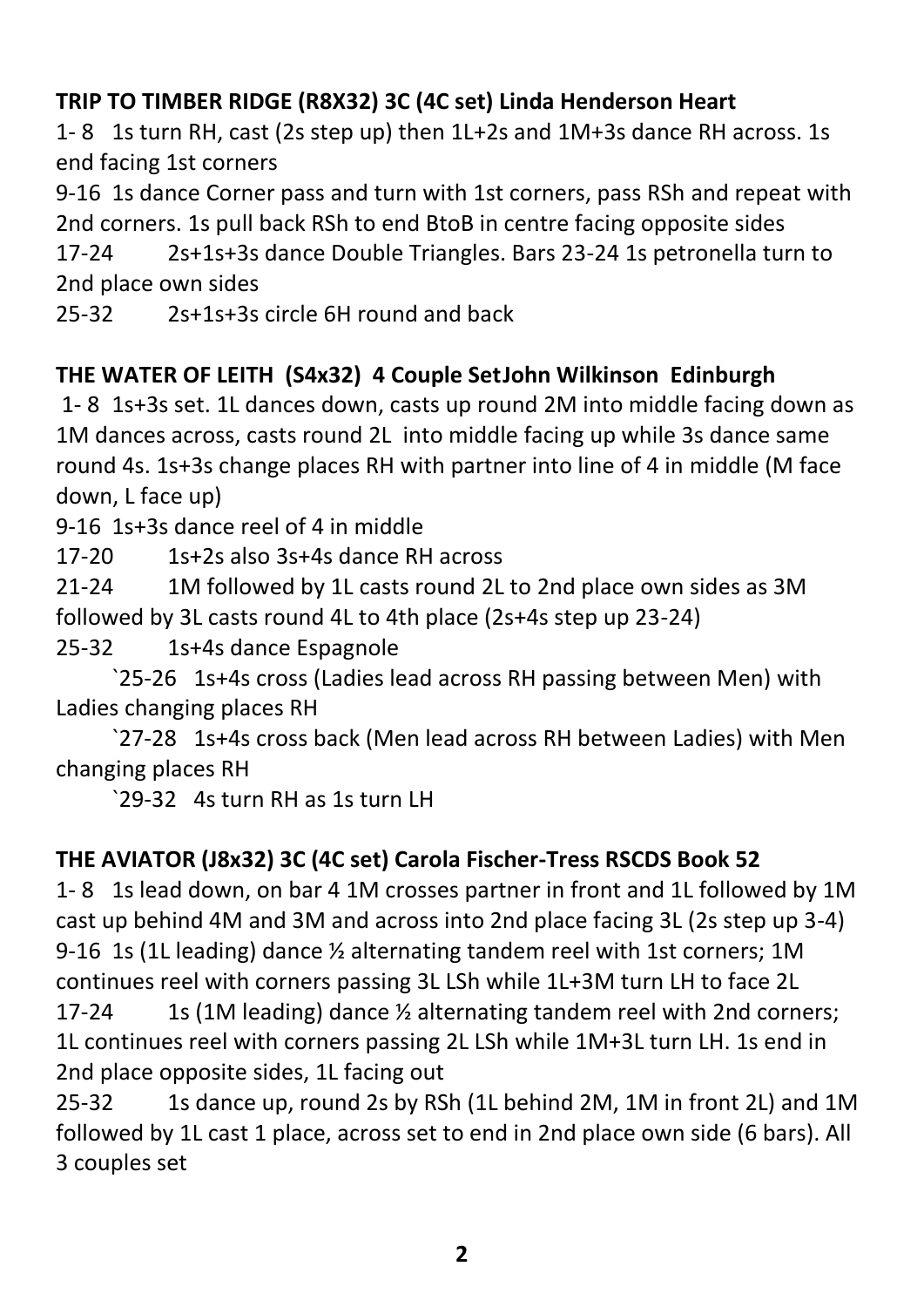### **FISHERMAN'S REEL (R5x32) 5C Sq.Set Sue Petyt Dunblane Holiday**

5 couple square set, 5s in centre facing, 5M back to 4s, 5L back to 2s 1- 8 1s+2s+3s+4s circle 8H round & back while 5s turn RH once & LH 1.1/2 times to end 5M facing 2s & 5L facing 4s

9-16 5M+2s also 5L+4s dance RH across, 5s pass LSh & dance LH across with next couple anticlockwise (M with 1s & L with 3s)

17-24 5M dances reel of 3 with 1s+2s (in prom hold) giving RSh to 2s while 5L reels with 3s+4s giving RSh to 4s

25-32 All take ptnrs in prom hold, 5s change pl with 1s RSh, 1s pass 4s RSh, 4s pass 3s RSh, 3s pass 2s RSh & 2s end in centre facing each other

#### **BUTTERSCOTCH & HONEY (S4x32) 4C set Jean Attwood Alexander**

1- 8 1s set & 1/2 turn RH into prom hold, 1s dance 1/2 RSh reel of 3 with 2s (2s end on opposite sides)

9-16 1s dance 1/2 LSh Reel of 3 with 3s & 1/2 RSh reel of 3 with 4s

17-24 1s followed by 4s+3s+2s cast up on opposite sides to top, cross over to own sides each Lady passing in front of partner & down own side

25-32 All set to partners & turn 2H into 4H round (2s with 3s & 4s with 1s)

## **PELORUS JACK (J8x32) 3C (4C set) B Skelton RSCDS Bk 41**

1- 8 1s cross RH & cast 1 place, dance RH across with 3s & 1s end with Man facing his 1st corner with his partner behind him

9-16 1s dance Alternating Tandem 1/2 reel of 3 with 1st corners, 1s dance Alternating Tandem 1/2 reel with 2nd corners

17-24 1s dance Alternating Tandem 1/2 reels of 3 with Ladies 1st corner (pstn),1s dance Alternating Tandem 1/2 reel with Ladies 2nd corner (pstn) 25-32 1M followed by partner dance into LH across with 2s, 1s retain LH & 1/2 turn to own sides & 2s+1s+3s set

## **MONYMUSK (S8x32) 3C (4C set) Preston RSCDS Bk 11**

1- 8 1s turn RH & cast to 2nd place, turn 1.1/4 times LH to end 1L between 2s to face 1M between 3s

9-16 2s+1s+3s set twice 1s turning onto opposite sides & all set twice

17-24 2s+1s+3s circle 6H round & back

25-32 1s dance reels of 3 on sides giving RSh to person on their Right & 1s cross RH to places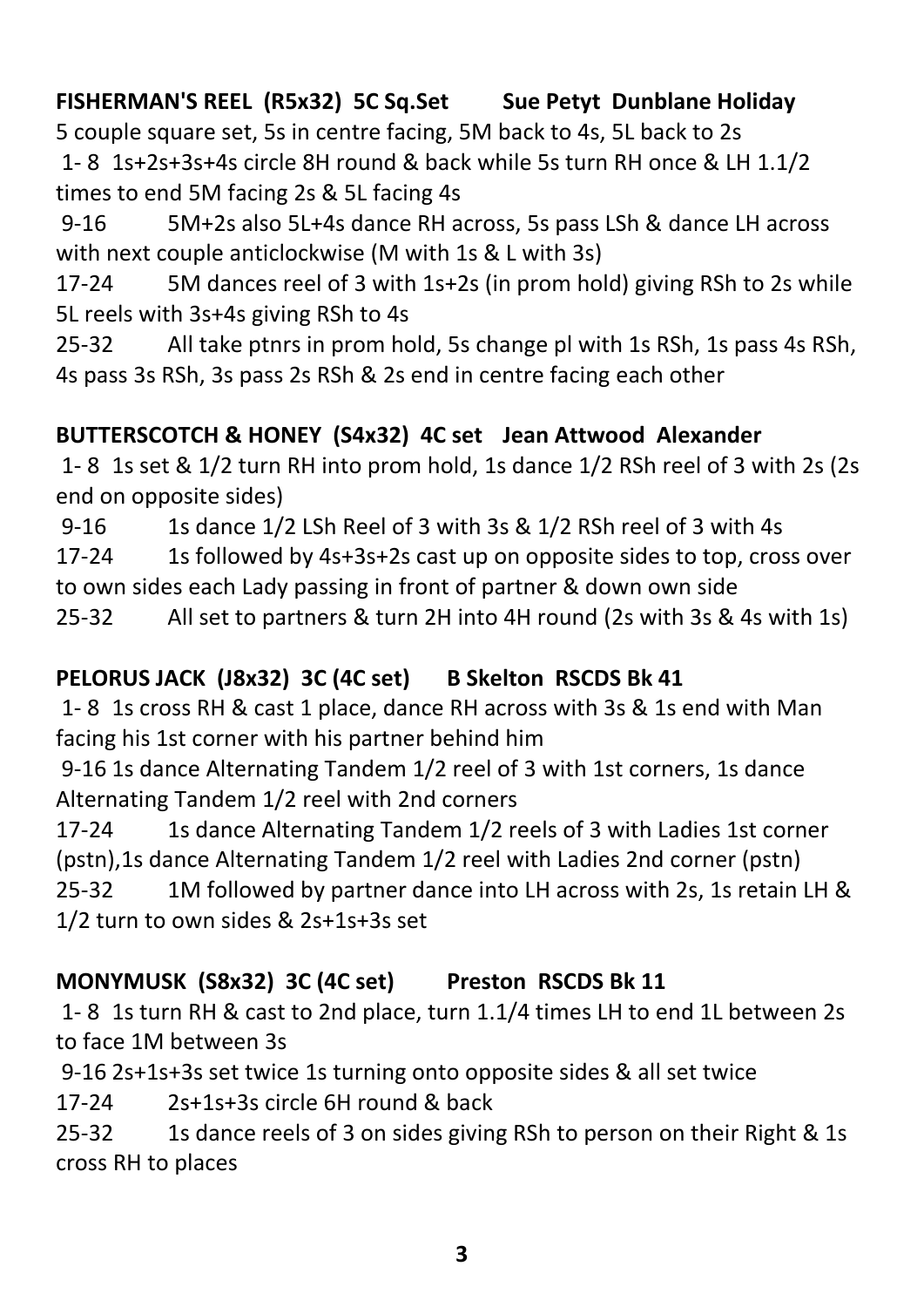#### **FAREWELL TO BALFOUR ROAD (J1x96) 5C set Andrew Buxton RSCDS Book 52**

1- 8 1s+2s circle 4H round and back

9-16 1s+2s set and link; 1s+3s set and link

17-24 \*2s start\* while 1s+4s+5s dance mirror reels of 3 on sides (1s in/down to start)

25-32 1s set, cross down RH to 4th place (4s step up); 1s set, cross down LH to 5th place (5s step up)

\*New top couple start every 16 bars. Repeat until 1s back in 1st place, they stand for 16 bars while 5s continue bars 17-32 ending back in 5th place\*

## **THE RUTLAND REEL (R8x40) 3C (4C set) Robert Senior The Sunday Class 1**

1- 8 1s set & cast 1 place, 1s cross between 3s & cast up to 2nd place opposite sides

9-16 1s+2s dance Ladies Chain & end 1s facing down

17-24 Reel of 3 on sides, 1s giving RSh to 3s & 1s+3s 1/2 turn RH 2 3(1)

25-32 3s+1s dance Mens Chain & end 1L facing out with partner ready to follow her

33-40 1L followed by partner casts up & crosses to own side to end 1s in 2nd place own sides, 1s+3s circle 4H round to left

#### **THE WIND ON LOCH FYNE (S3x32) 3C Triangular set**

1- 8 1s cross over (Man between 3s, Lady between 2s) & dance Fig of 8 & end turning RH 1/2 way to face partner in original places

9-16 All dance interlocking RSh reels of 4 & end by turning RH to bring Men into centre

17-24 Men dance LH across in centre 2 places while Ladies dance clockwise 1 place, turn partner RH & repeat ending in triangular set order 2 3 1

25-32 All set & circle 6H round for 2 steps, turn partner 2H & continue to circle 6H round to pstns. 2 3 1

## **THE MACHINE WITHOUT HORSES (J8x32) 3C (4C set) Rutherford**

1- 8 1s set, cast & dance RH across with 3s

9-16 1s set, cast up & dance LH across with 2s

17-24 1s followed by 2s dance down, cast up behind 3s, in & dance up to top & 1s cast back to 2nd place

25-32 2s+1s dance R&L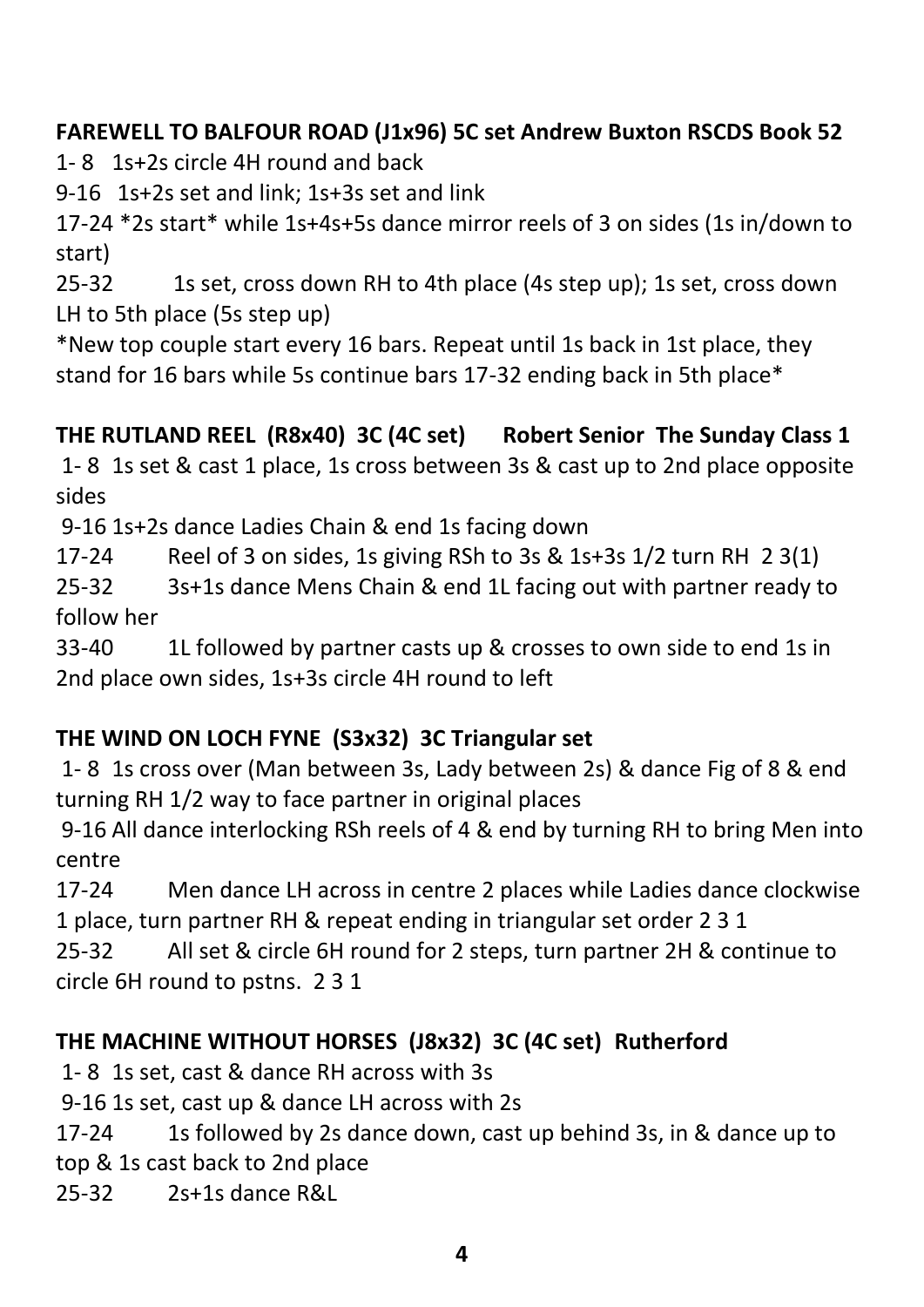# **THE PIPER & THE PENGUIN (R88) Sq.Set Roy Goldring Scotia Suite**

1- 8 Ladies dance RSh round their corners, dance RH across ending in centre 9-16 Ladies dance LSh round their partners, dance LH across & back to places

17-24 Men dance RSh round their partners, dance RH across ending in centre

25-32 Men dance LSh round corners, dance LH across & back to places

33-40 1s & 3s turn partners RH 1.1/4 times, Men followed by partners dance out between side couples & back to places (1M thru 4s & 3M thru 2s)

41-48 1s+3s dance R&L

49-64 2s+4s repeat bars 33-48

65-72 Ladies dance in turning right about to dance out, cast clockwise to opposite Lady's place

73-80 Men dance in turning left about to dance out, cast anticlockwise to opposite places

81-88 All turn partners RH 1.1/4 times into prom hold, Promenade anticlockwise 1/2 way round to original places

# **THE MINISTER ON THE LOCH (S3x32) 3C set Roy Goldring 24 G & S**

1- 8 1s+2s dance Diamond Poussette

9-16 1s dance down for 2 steps, turn 2H, dance up to top & turn 2H

17-24 1s+3s dance double Fig of 8 round 2s with 1s casting to start

25-32 1M+2M turn LH 1.1/2 times while 1L+2L turn RH 1.1/2 times,

1M+3M turn RH 1.1/2 times while 1L+3L turn LH 1.1/2 times